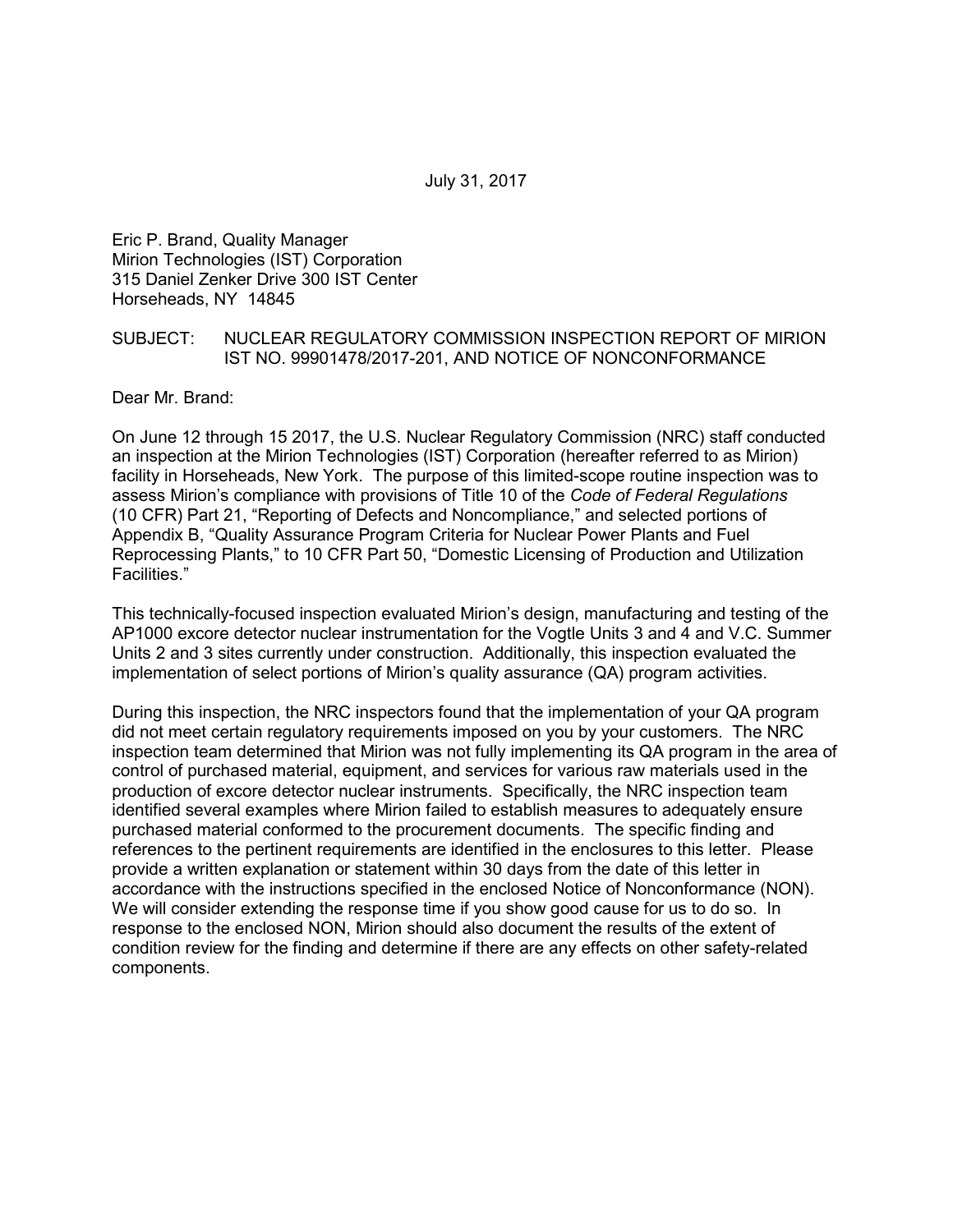In accordance with 10 CFR 2.390, "Public Inspections, Exemptions, Requests for Withholding," of the NRC's "Rules of Practice," the NRC will make available electronically for public inspection a copy of this letter, its enclosure, and your response through the NRC Public Document Room or from the NRC's Agencywide Documents Access and Management System, which is accessible at http://www.nrc.gov/reading-rm/adams.html. To the extent possible (and if applicable), your response should not include any personal privacy, proprietary, or Safeguards Information so that it can be made available to the public without redaction. If personal privacy or proprietary information is necessary to provide an acceptable response, please provide a bracketed copy of your response that identifies the information that should be protected and a redacted copy of your response that deletes such information. If you request that such material be withheld from public disclosure, you must specifically identify the portions of your response that you seek to have withheld and provide in detail the bases for your claim (e.g., explain why the disclosure of information would create an unwarranted invasion of personal privacy or provide the information required by 10 CFR 2.390(b) to support a request for withholding confidential commercial or financial information). If Safeguards Information is necessary to provide an acceptable response, please provide the level of protection described in 10 CFR 73.21, "Protection of Safeguards Information: Performance Requirements."

Sincerely,

# */RA/*

Terry W. Jackson, Chief Quality Assurance Vendor Inspection Branch-1 Division of Construction Inspection and Operational Programs Office of New Reactors

Docket No.: 99901478

Enclosures:

- 1. Notice of Nonconformance
- 2. Inspection Report No. 99901478/2017-201 and Attachment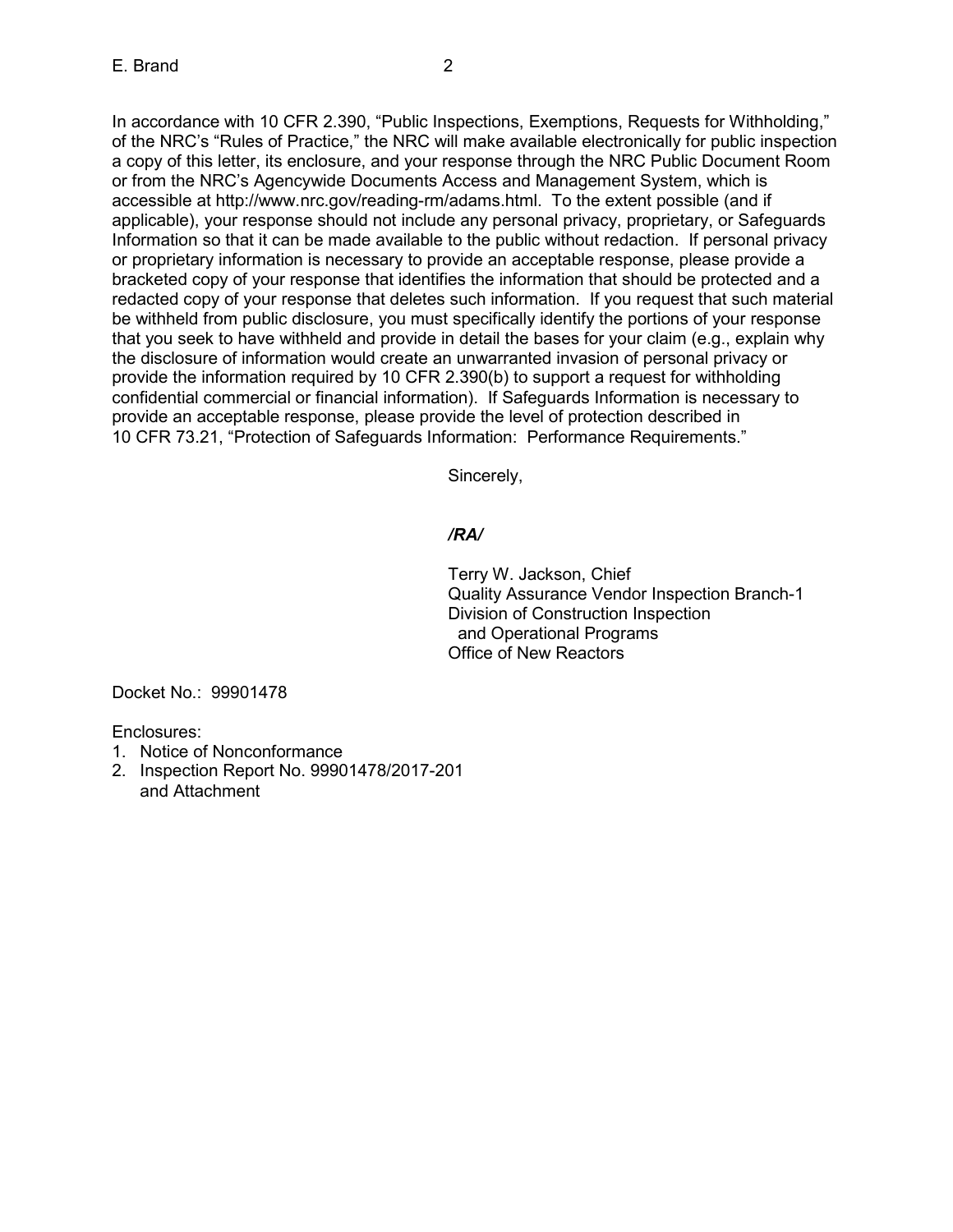# E. Brand 3

Dated: July 31, 2017

DISTRIBUTION: ASakadales JBurke ConE Resource NRO\_DCIP Distribution ebrand@mirion-ssd.com

| ADAMS Accession No.: ML17205A086 |            |            | *via e-mail   | NRO-002  |  |  |
|----------------------------------|------------|------------|---------------|----------|--|--|
| <b>OFFICE</b>                    | NRO/DCIP   | NRO/DCIP   | NRO/DCIP      | NRO/DCIP |  |  |
| <b>NAME</b>                      | AArmstrong | GGalletti* | <b>SSmith</b> | TJackson |  |  |
| <b>DATE</b>                      | 07/31/17   | 07/28/17   | 07/31/17      | 07/31/17 |  |  |
| <b>OFFICIAL RECORD COPY</b>      |            |            |               |          |  |  |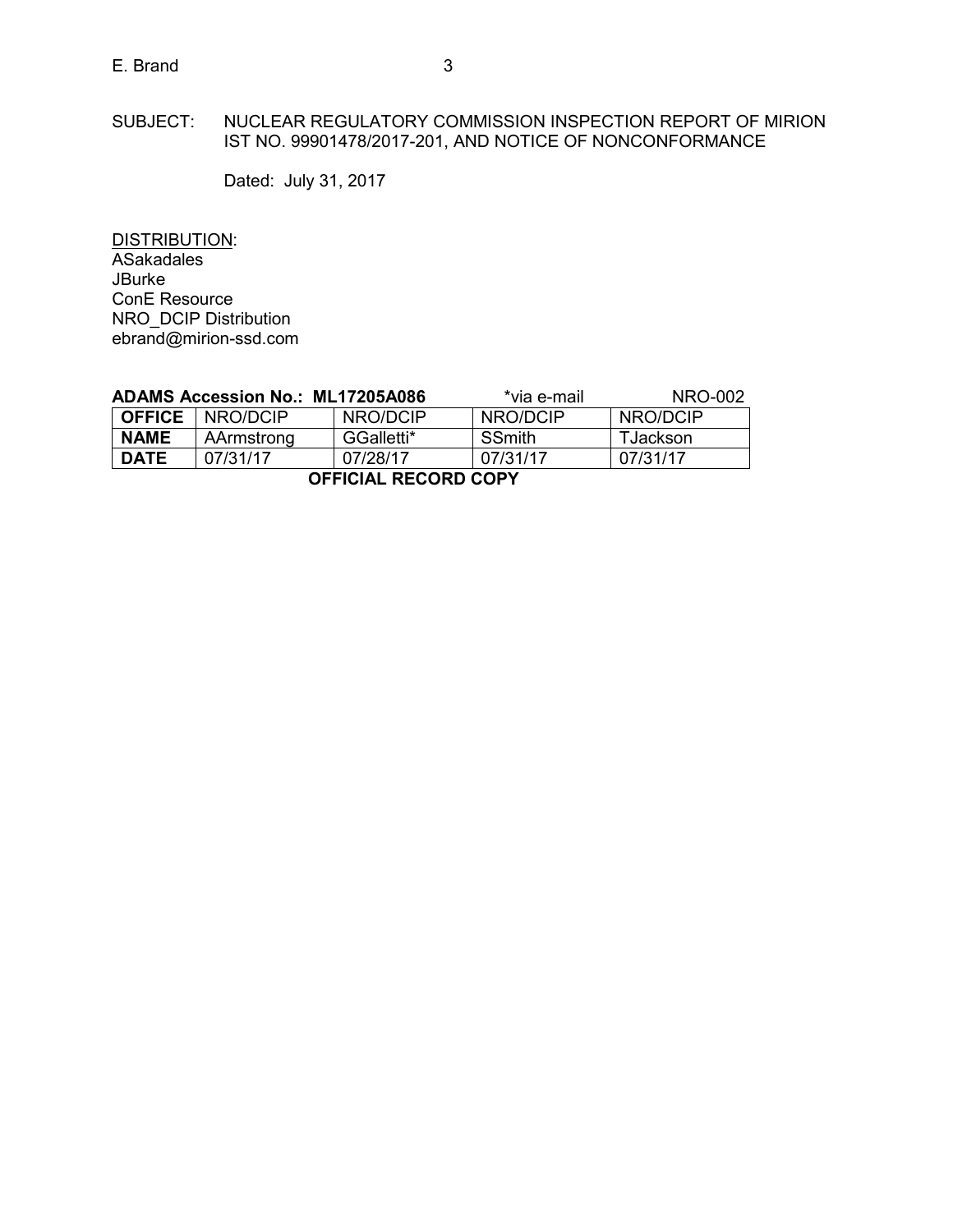### **NOTICE OF NONCONFORMANCE**

Mirion Technologies (IST) Corporation **Docket No. 99901478** 315 Daniel Zenker Drive 300 IST Center **Report No. 2017-201** Horseheads, NY 14845

Based on the results of a U.S. Nuclear Regulatory Commission (NRC) inspection from June 12, 2017, to June 15, 2017, of activities performed at Mirion Technologies (IST) Corporation (hereafter referred to as Mirion), it appears that certain activities were not conducted in accordance with NRC requirements contractually imposed upon Mirion by NRC licensees.

Criterion VII, "of Appendix B to 10 CFR Part 50, "Control of Purchased Material, Equipment, and Services," states, in part that, "Measures shall be established to assure that purchased material, equipment, and services, whether purchased directly, or through contractors and subcontractors, conform to the procurement documents."

Mirion's Quality Assurance Manual, Section 7, "Control of Purchase Material, Items and Services," Revision 10, dated June 21, 2017, states in part that, "Methods used to accept an item or service from a supplier include a valid Certificate of Conformance (CofC), receiving inspection and over checks of the items, and source verification."

Contrary to the above, as of June 15, 2017, Mirion failed to establish measures to ensure selection and review for suitability of application of materials that are essential to the safety-related functions of the excore detector nuclear instrumentation or assess the effectiveness of the quality control for purchased material from contractors and subcontractors. Mirion verifies the material characteristics of purchased metals using a Niton Alloy Analyzer. However, the analyzer failed to verify all chemical and material properties of the metals. The NRC inspection team identified the following examples:

- Westinghouse Electric Corporation (WEC) Purchase Order (PO) 4500372805 identified design specifications that AP1000 excore nuclear instrument detectors be made of Grade 2 Titanium. Mirion's material testing process failed to ensure the procured titanium was Grade 2.
- Mirion PO 83-660774 ordered raw material to meet American Society of Testing and Materials (ASTM) A276/A276M-15 design specifications having cold finished requirement for tensile strength minimum of 90 ksi and a yield strength minimum of 45 ksi. Mirion's material testing process failed to ensure the material fully met the criteria set forth in procurement documents.
- Mirion PO 83-660603 ordered raw material to ASTM B210-12 design specifications having temper H18 requirement for tensile strength minimum of 22 ksi and a yield strength minimum of 20 ksi. Mirion's material testing process failed to ensure the material fully met criteria established in procurement documents.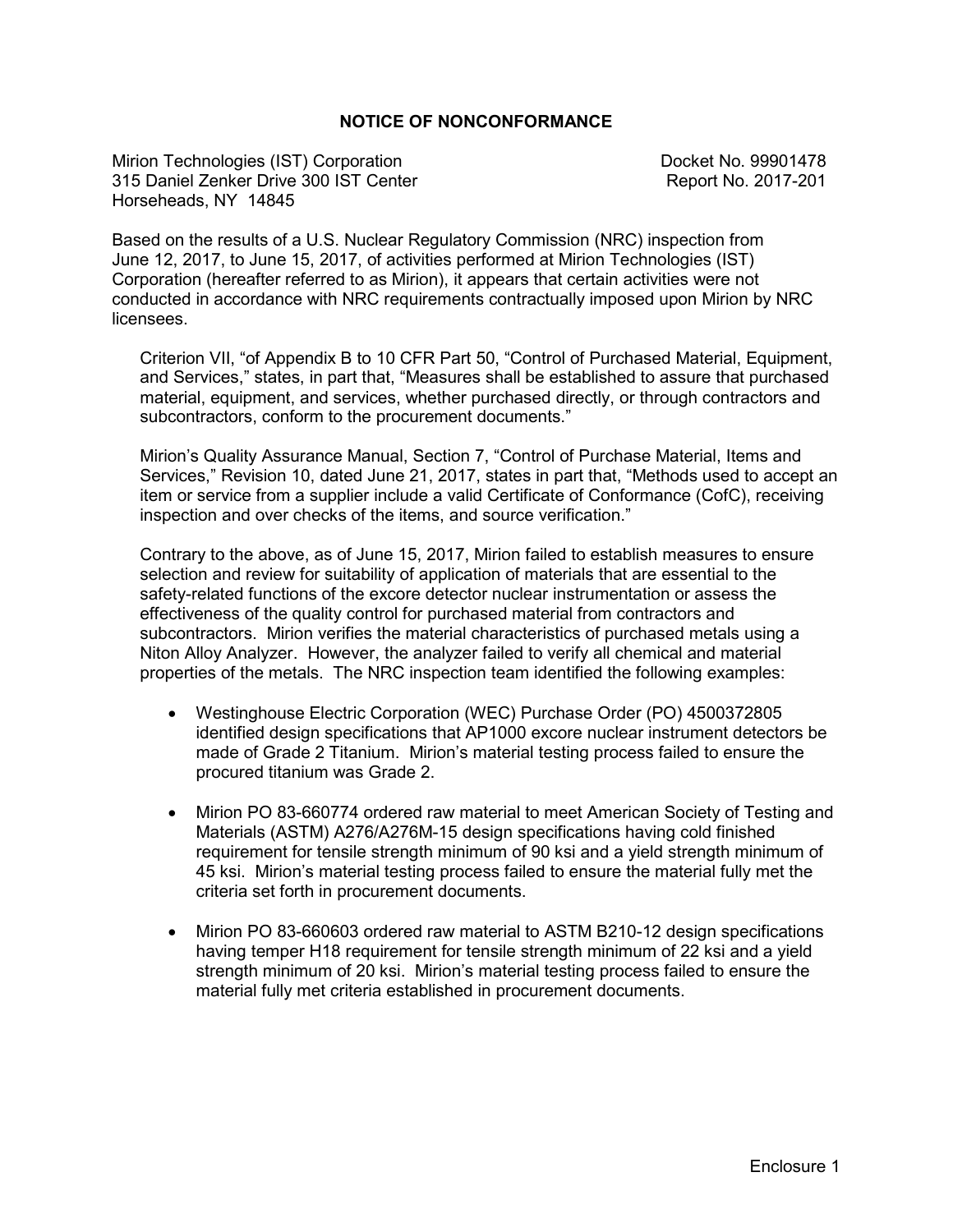• Mirion PO 83-660692 ordered raw material to QQ-A-225/8El design specifications having temper T6 or T651 requirements for tensile strength minimum of 42 ksi and a yield strength minimum of 35 ksi. Mirion's material testing process failed to ensure the material fully met the criteria set forth in procurement documents.

These issues have been identified as Nonconformance 99901478/2017-201-01.

Please provide a written statement or explanation to the U.S. Nuclear Regulatory Commission, ATTN: Document Control Desk, Washington, DC 20555-0001, with a copy to the Chief, Quality Assurance Vendor Inspection Branch-1, Division of Construction Inspection and Operational Programs, Office of New Reactors, within 30 days of the date of the letter transmitting this Notice of Nonconformance. This reply should be clearly marked as a "Reply to a Notice of Nonconformance" and should include for each noncompliance: (1) the reason for the noncompliance or, if contested, the basis for disputing the noncompliance; (2) the corrective steps that have been and the results achieved; (3) the corrective steps that will be to avoid further noncompliance; and (4) the date when the corrective action will be completed. Where good cause is shown, the NRC will consider extending the response time.

Because your response will be made available electronically for public inspection in the NRC Public Document Room or from the NRC's Agencywide Documents Access and Management System, which is accessible from the NRC Web site at http://www.nrc.gov/readingrm/adams.html, to the extent possible, it should not include any personal privacy, proprietary, or Safeguards Information (SGI) so that the NRC can make it available to the public without redaction. If personal privacy or proprietary information is necessary to provide an acceptable response, then please provide a bracketed copy of your response that identifies the information that should be protected and a redacted copy of your response that deletes such information.

If you request that such material be withheld, you must specifically identify the portions of your response that you seek to have withheld and provide in detail the bases for your claim of withholding (e.g., explain why the disclosure of information would create an unwarranted invasion of personal privacy or provide the information required by 10 CFR 2.390(b) to support a request for withholding confidential commercial or financial information). If Safeguards SGI is necessary to provide an acceptable response, please provide the level of protection described in 10 CFR 73.21, "Protection of Safeguards Information: Performance Requirements."

Dated this the 31<sup>st</sup> day of July 2017.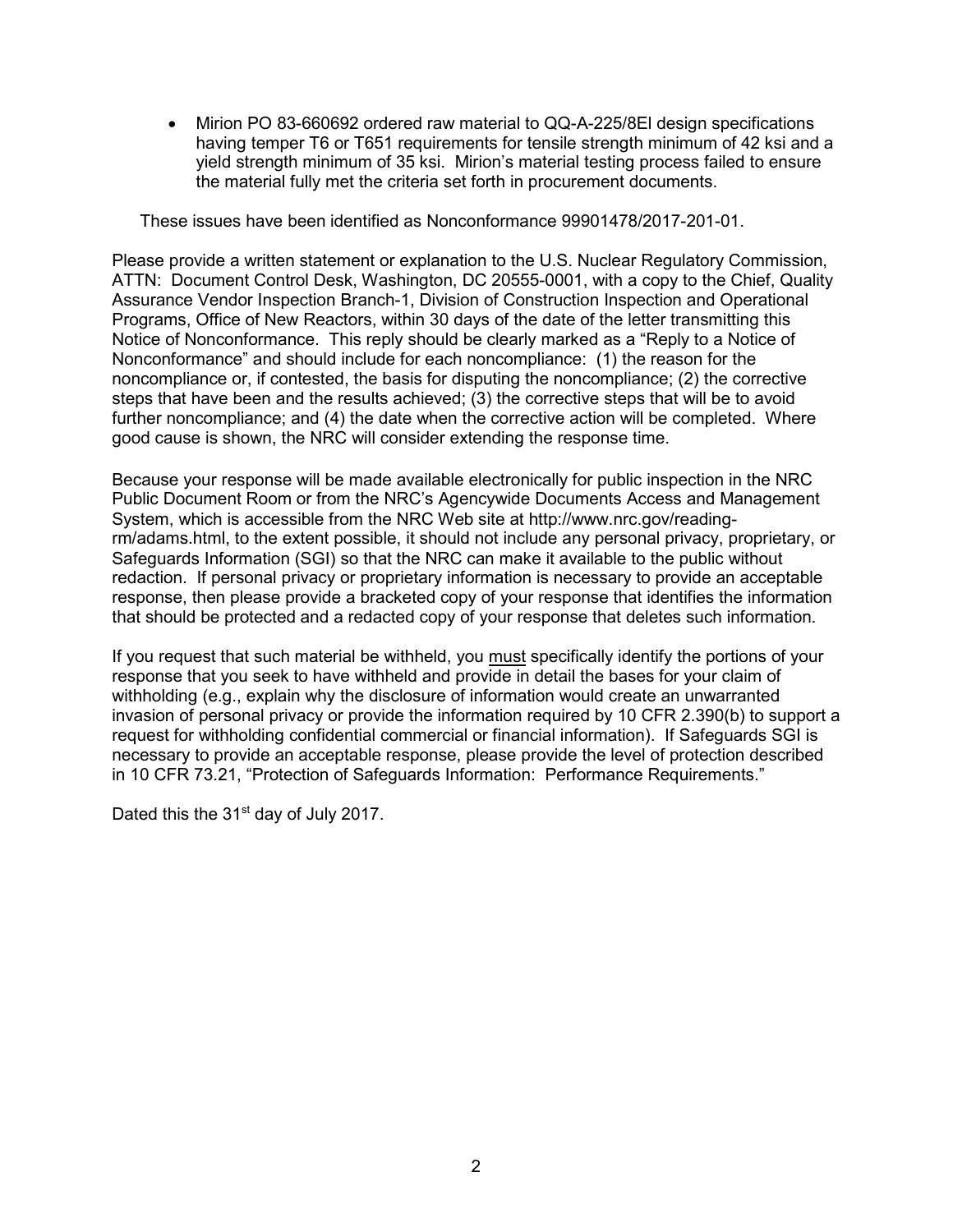### **U.S. NUCLEAR REGULATORY COMMISSION OFFICE OF NEW REACTORS DIVISION OF CONSTRUCTION INSPECTION AND OPERATIONAL PROGRAMS VENDOR INSPECTION REPORT**

| Docket No.:                       | 99901478                                                                                                                                                                                                                                                                                     |                 |  |
|-----------------------------------|----------------------------------------------------------------------------------------------------------------------------------------------------------------------------------------------------------------------------------------------------------------------------------------------|-----------------|--|
| Report No.:                       | 99901478/2017-201                                                                                                                                                                                                                                                                            |                 |  |
| Vendor:                           | Mirion Technologies (IST) Corporation<br>315 Daniel Zenker Drive 300 IST Center<br>Horseheads, NY 14845<br>(607) 562-4414                                                                                                                                                                    |                 |  |
| <b>Vendor Contact:</b>            | Eric P. Brand<br><b>Quality Manager</b><br>315 Daniel Zenker Drive 300 IST Center<br>Horseheads, NY 14845<br>(607) 562-4414                                                                                                                                                                  |                 |  |
| <b>Nuclear Industry Activity:</b> | Mirion IST manufactures and tests source range, intermediate<br>range and power ranges excore detector nuclear instrumentation<br>for the operating nuclear power plants and AP1000 construction<br>activities. Mirion Technologies (IST) Corporation is located in<br>Horseheads, New York. |                 |  |
| <b>Inspection Dates:</b>          | June 12-15, 2017                                                                                                                                                                                                                                                                             |                 |  |
| <b>Inspection Team Leader</b>     | Aaron Armstrong                                                                                                                                                                                                                                                                              | NRO/DCIP/QVIB-1 |  |
| Inspectors:                       | <b>Greg Galletti</b>                                                                                                                                                                                                                                                                         | NRO/DCIP/QVIB-1 |  |
| Approved by:                      | Terry W. Jackson, Chief<br><b>Quality Assurance Vendor Inspection Branch-1</b><br>Division of Construction Inspection<br>and Operational Programs<br><b>Office of New Reactors</b>                                                                                                           |                 |  |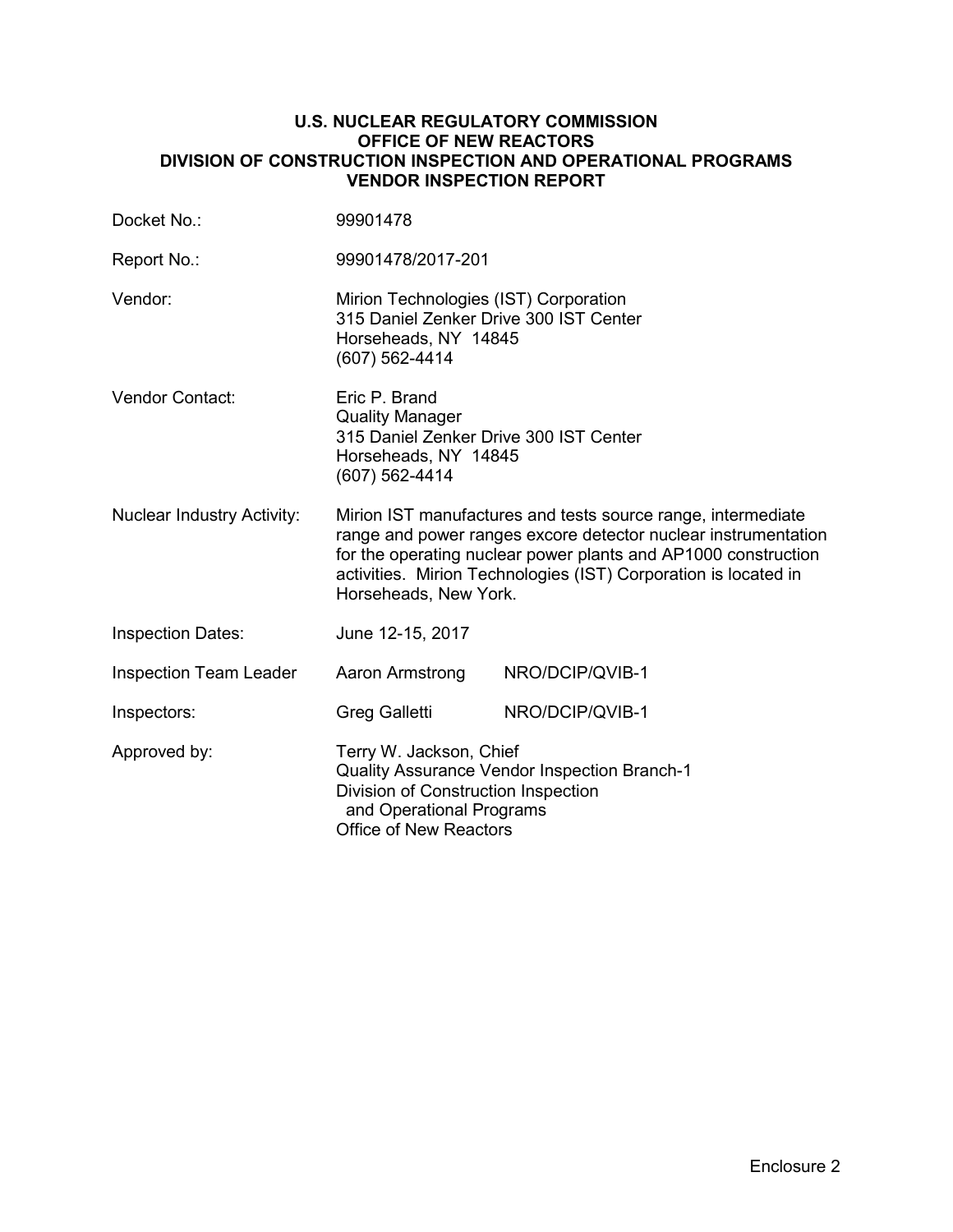# **EXECUTIVE SUMMARY**

#### Mirion Technologies IST Corporation 99901478/2017-201

The U.S. Nuclear Regulatory Commission (NRC) staff conducted a vendor inspection at the Mirion Technologies (IST) Corporation (hereafter referred to as Mirion) facility in Horseheads, NY, to verify that it had implemented an adequate quality assurance (QA) program that complies with the requirements of Appendix B, "Quality Assurance Criteria for Nuclear Power Plants and Fuel Reprocessing Plants," to Title 10 of the *Code of Federal Regulations* (10 CFR) Part 50, "Domestic Licensing of Production and Utilization Facilities." In addition, the NRC inspection team also verified that Mirion implemented a program under 10 CFR Part 21, "Reporting of Defects and Noncompliance," that met the NRC's regulatory requirements.

The NRC inspection team conducted the inspection from June 12 through June 15, 2017. This was the first inspection of the Horseheads, NY facility.

This technically-focused inspection specifically evaluated Mirion's fabrication activities for the AP1000 excore detector nuclear instrumentation. Additionally, this inspection focused on Mirion's implementation of corrective actions, nonconformances and control of purchased materials.

- Appendix B to 10 CFR Part 50
- 10 CFR Part 21

During the course of this inspection, the NRC inspection team implemented Inspection Procedure (IP) 43002, "Routine Inspections of Nuclear Vendors," dated January 27, 2017, IP 43004, "Inspection of Commercial-Grade Dedication Programs," dated January 1, 2017, and IP 36100, "Inspection of 10 CFR Part 21 and Programs for Reporting Defects and Noncompliance," dated February 13, 2012.

The NRC inspection team concluded that Mirion's QA policies and procedures comply with the applicable requirements of Appendix B to 10 CFR Part 50 and 10 CFR Part 21, and that Mirion personnel are implementing these policies and procedures effectively, with one exception. The NRC inspection team concluded that Mirion failed to adequately assure that procured materials conformed to procurement documents for the excore nuclear detector instrumentation.

## Part 21

The NRC inspection team determined that Mirion's 10 CFR Part 21 program meets the regulatory requirements of 10 CFR Part 21. Based on the limited sample of documents reviewed, the NRC inspection team also determined that Mirion is implementing its policies and procedures associated with the 10 CFR Part 21 program. No findings of significance were identified.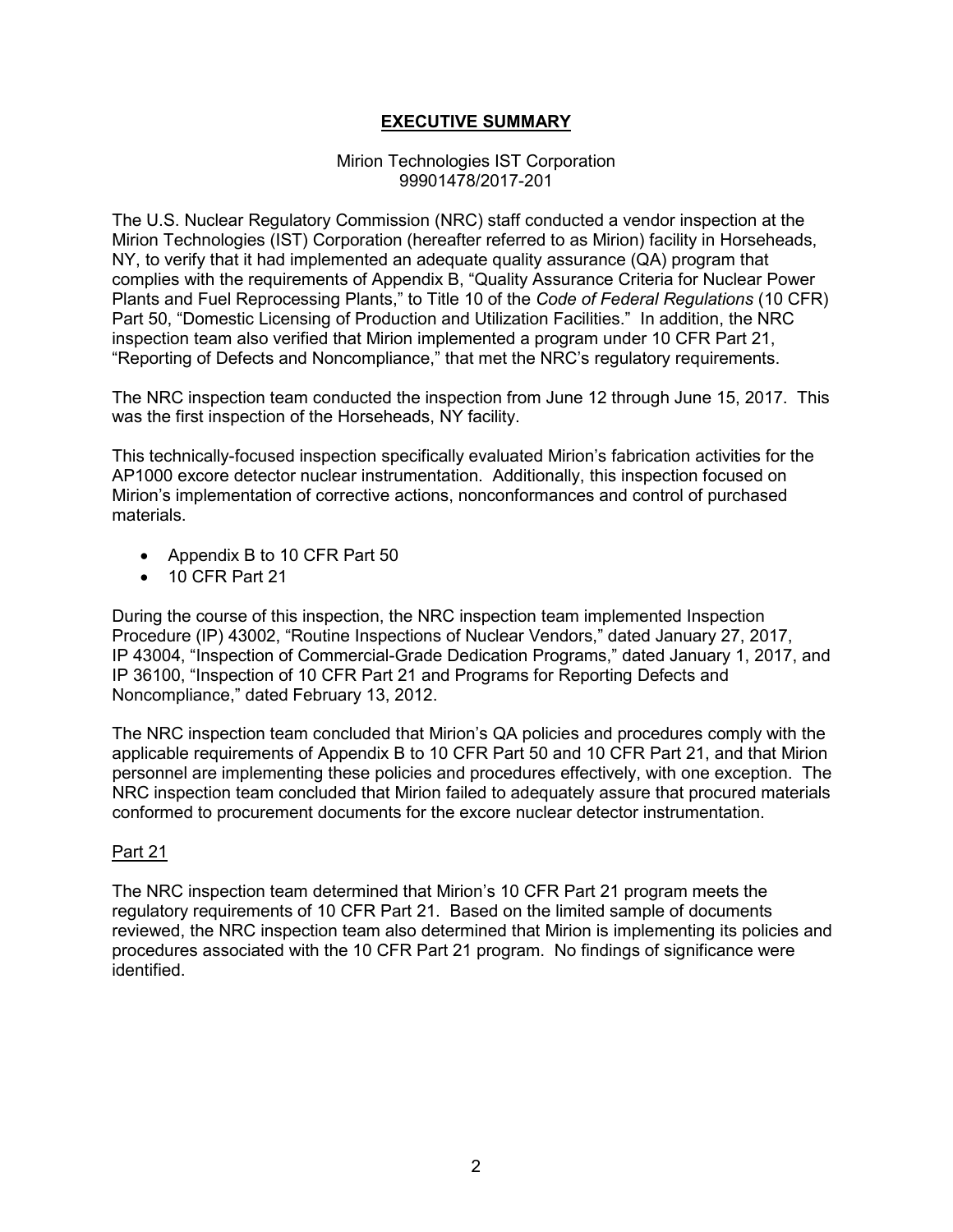### Design Control

The NRC inspection team determined that Mirion's design control programs meet the regulatory requirements of Criterion III, "Design Control." Based on the limited sample of documents reviewed, the NRC inspection team also determined that Mirion is implementing its policies and procedures associated with the Design Control program. No findings of significance were identified.

#### Oversight of Contracted Activities

The NRC inspection team identified four examples of Nonconformance 99901478/2017-201-01 in association with Mirion's failure to implement the regulatory requirements of Criterion VII, "Control of Purchased Material, Equipment, and Services," of Appendix B to 10 CFR Part 50. Nonconformance 99901478/2017-201-01 cites Mirion for failure to establish measures to ensure that purchased material conformed to procurement documents. Specifically, Mirion's Positive Material Identification (PMI) with a Niton Alloy Analyzer failed to adequately verify all mechanical and chemical properties of purchased metals materials.

#### Nonconforming Materials, Parts, or Components and Corrective Action

The NRC inspection team determined that Mirion's Nonconformance and Corrective Action programs meet the regulatory requirements of Criterion XV, "Nonconforming Materials, Parts, or Components," and Criterion XVI, "Corrective Action," of Appendix B to 10 CFR Part 50. Based on the limited sample of documents reviewed, the NRC inspection team also determined that Mirion is implementing its policies and procedures associated with the Nonconformance and Corrective Action programs. No findings of significance were identified.

#### Commercial Grade Dedication (CGD) Program Review

The NRC inspection team concluded, based on the limited sample of documents reviewed, that Mirion is implementing its CGD activities in accordance Criterion III, "Design Control," and Criterion VII, "Control of Purchased Material, Equipment, and Services," with the regulatory requirements of Appendix B to 10 CFR Part 50. No findings of significance were identified.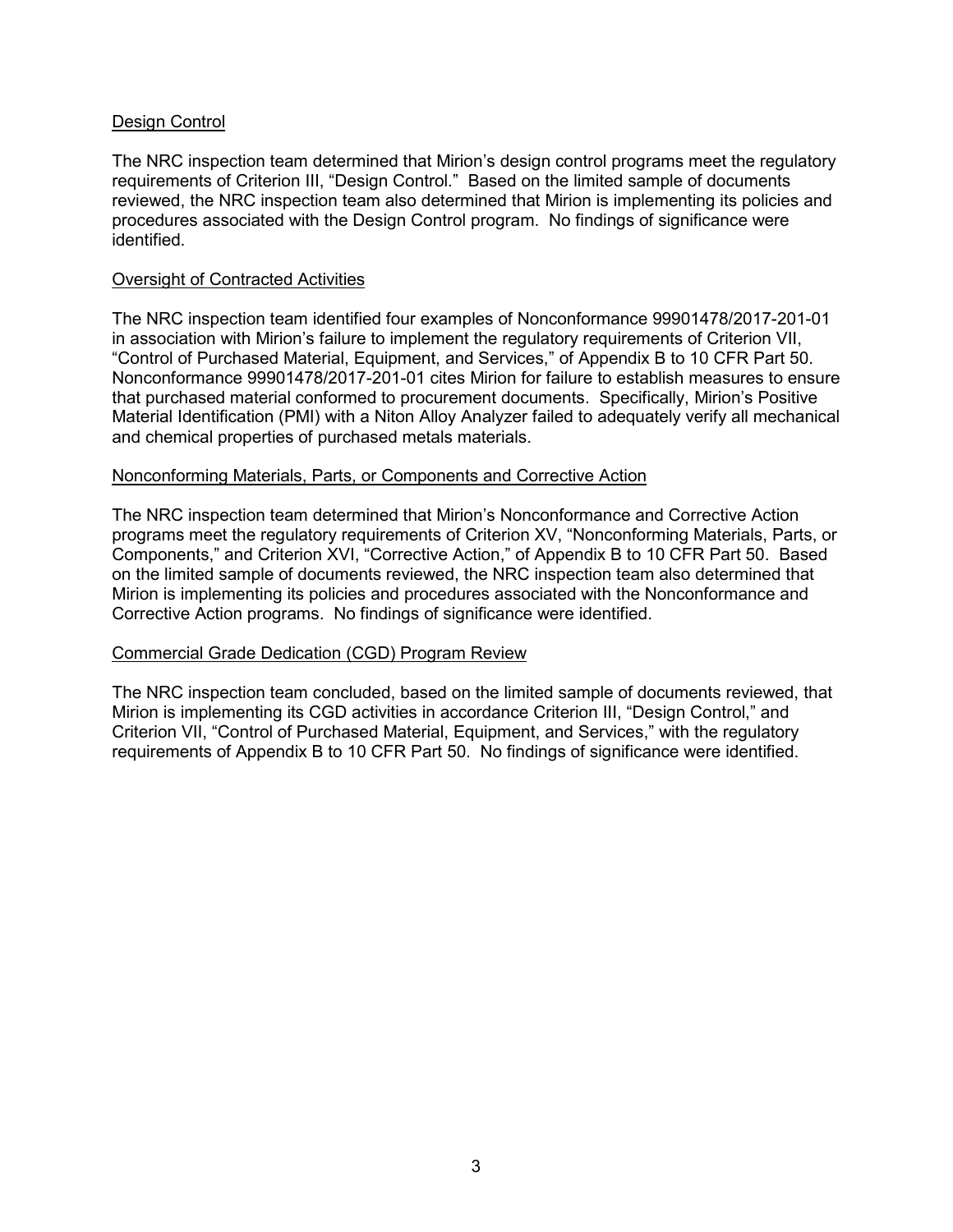# **REPORT DETAILS**

### 1. 10 CFR Part 21 Program

#### a. Inspection Scope

The NRC inspection team reviewed Mirion Technologies IST's (hereafter referred to as Mirion's) policies and implementing procedures that govern Mirion's 10 CFR Part 21, "Reporting of Defects and Noncompliance," program to verify compliance with regulatory requirements. In addition, the NRC inspection team evaluated a sample of Mirion's purchase orders (POs) for compliance with the requirements of 10 CFR 21.21, "Notification of Failure to Comply or Existence of a Defect and its Evaluation," and 10 CFR 21.31, "Procurement Documents." The NRC inspection team also verified that Mirion's nonconformance and corrective action procedures provide a link to the 10 CFR Part 21 program.

The NRC inspection team also discussed the 10 CFR Part 21 program with Mirion's management and technical staff. The attachment to this inspection report lists the documents reviewed and personnel interviewed by the NRC inspection team.

#### b. Observations and Findings

No findings of significance were identified.

c. Conclusion

The NRC inspection team concluded that Mirion is implementing its 10 CFR Part 21 program in accordance with the regulatory requirements of 10 CFR Part 21. Based on the limited sample of documents reviewed, the NRC inspection team also determined that Mirion is implementing its policies and procedures associated with the 10 CFR Part 21 program. No findings of significance were identified.

#### 2. Design Control

#### a. Inspection Scope

The NRC inspection team reviewed excore detector nuclear instrumentation (NI) design specifications associated with PO number 4500372805, "Unit 2 & 3 NIS Detectors," Revision 1, dated January 6, 2011, and selected a sample of technical requirements for source range, intermediate range and power range NI to verify that those requirements were consistent with the respective information in the PO and to verify the vendor's processes for translation, configuration, and implementation of technical requirements were performed consistent with the vendors quality assurance (QA) program and the associated established plans and procedures. Specifically, the NRC inspection team reviewed the Source Range detector requirements for integral cabling characteristic impedance, maximum diameter and that all detector assembly exposed material [--------].

The NRC inspection team also reviewed the Intermediate Range (IR) detector requirements for the integral cable minimum insulation resistance, detector moderator thickness, and the detector assembly material [--------]. In addition the NRC inspection team reviewed the Power Range detector requirements [--------].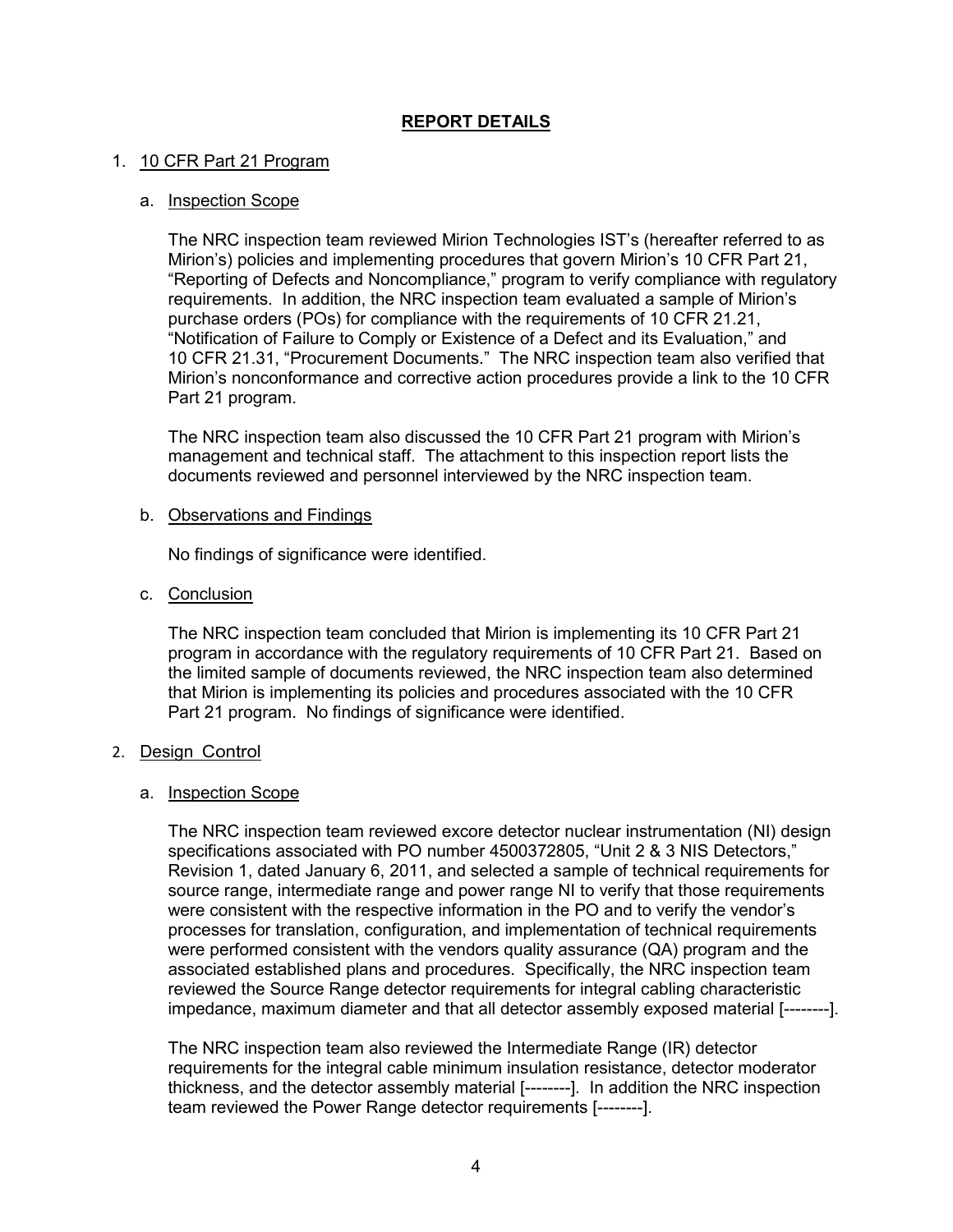The NRC inspection team verified the selected requirements were adequately identified, incorporated, and controlled in design and fabrication records and drawings; inspected and tested through in-process inspection and testing activities governed by formal fabrication instructions; and the results documented in accordance with record control requirements.

The attachment to this inspection report lists the documents reviewed and the personnel interviewed by the NRC inspection team

### b. Observations and Findings

No findings of significance were identified.

### c. Conclusion

The NRC inspection team concluded that Mirion is implementing its design control program in accordance with the regulatory requirements of Criterion III, "Design Control," of Appendix B to 10 CFR Part 50.

### 3. Oversight of Contracted Activities

### a. Inspection Scope

The NRC inspection team reviewed Mirion's policies and implementing procedures that govern the implementation of its control of purchased material, equipment, and services program to verify compliance with the requirements of requirements in Criterion VII, "Control of Purchased Material, Equipment, and Services," of Appendix B to 10 CFR Part 50.

The NRC inspection team also discussed the oversight of contracted activities and with Mirion's management and technical staff. The attachment to this inspection report lists the documents reviewed and personnel interviewed by the NRC inspection team.

#### b. Observations and Findings

#### AP1000 Detectors

The NRC inspection team reviewed Westinghouse PO 4500372805, Revision 1, dated January 2017 which required that the AP1000 detectors be manufactured to the following specifications: APP-JE-92-001, "AP1000 Excore Source Range detectors Design Specification," Revision 4, dated January 8, 2016; APP-JE-92-002, "AP1000 Excore Intermediate Range Detectors Design Specification," Revision 6, dated January 8, 2016; and APP-JE-92-003, "AP1000 Excore Power Range Detectors Design Specification," Revision 4, dated January 8, 2016. [--------]. The excore detectors' sub-assembly drawings identified Mirion's Raw Material Ordering Specification (RMOS) 923-1005, "Unalloyed Titanium Round Bar Grade 2," be ordered to American Society of Testing and Materials (ASTM) B348-13 standard requirements. Mirion purchased the Grade 2 titanium in PO 83-660286, dated May 5, 2014 from a commercial supplier. Mirion accepted the commercial Certified Material Test Report (CMTR) for the Grade 2 titanium for the mechanical properties, however, no verification of the CMTR is made since verification is performed by Mirion's positive Material Identification (PMI). Mirion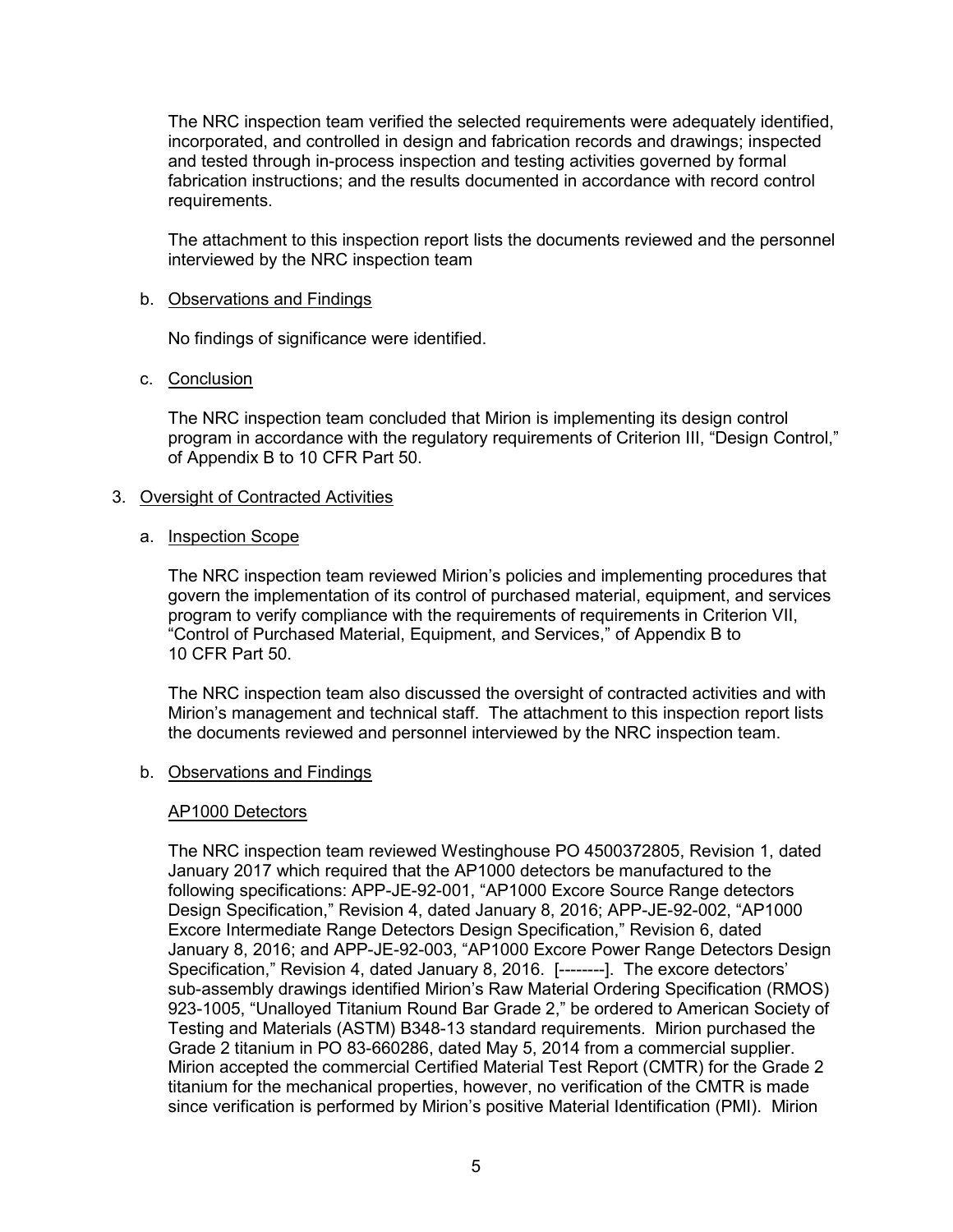used a Niton Alloy Analyzer to preform PMI and calibrates the alloy analyzer by shooting a sample of Grade 2 titanium that's been verified through chemical analysis. The NRC inspection team reviewed the test results for the Alloy Analyzer and the requirements in ASTM B348-13. The alloy analyzer was unable to detect carbon, oxygen, nitrogen, hydrogen, and the only chemical requirement verified was maximum iron. The NRC inspection team noted the requirements for maximum iron range was the same for Grade 2 and Grade 3 titanium. The NRC inspection team determined the alloy analyzer can determine the family of material, in this case titanium, but lacks the ability to distinguish between the grades of titanium, as required by Westinghouse's design specifications. The NRC inspection team determined that Mirion's PMI with a Niton Alloy Analyzer failed to adequately ensure purchased materials conform to procurement documents. This was identified as the first example of NON 99901478/2017-201-01.

### Mirion PO 83-660774

Mirion PO 83-660774,"1.250 round 304" dated May 23, 2017, procured material to Mirion's RMOS 920-1081, "SST 304 Rod- Annealed and Cold Finished," Revision D, dated May 8, 2017, which required material to be ordered to ASTM A276/A276M-15. Mirion received and accepted a CMTR from its commercial supplier but relies on its PMI to verify the appropriate material was received. Mirion performed the PMI with the Niton Alloy Analyzer which is unable to detect carbon, oxygen, sulfur, silicon and phosphorus, but could verify the maximum manganese, chromium and nickel ranges. The NRC inspection team determined the analyzer can determine the family of material but lacks the resolution to distinguish the types of steel: in this case Type 304 stainless steel. The NRC inspection team also noted ASTM A276/A276M-15 cold finished steel has a requirement for tensile strength minimum of 90 ksi and a yield strength minimum of 45 ksi. The NRC inspection team determined that Mirion's Positive Material Identification (PMI) with a Niton Alloy Analyzer failed to adequately ensure purchased material conform to procurement documents. This was identified as the second example of NON 99901478/2017-201-01.

#### Mirion PO 83-660603

Mirion PO 83-660603, "Aluminum TBG 1100 H18," Revision C, procured material to Mirion's RMOS 901-6015, "Aluminum Tubing 1100 - H18," dated October 28, 2015, which required material to be ordered to ASTM B210-12. Mirion received and accepted a commercial CMTR from its supplier, however, it was not verified. Mirion performed the PMI with the Niton Alloy Analyzer and was able to detect copper and iron minimum ranges, but was unable to detect other chemical composition limits of the material being tested. The NRC inspection team determined the analyzer can determine the family of material, in this case aluminum, but lacks the resolution to distinguish the alloy of aluminum. The NRC inspection team also noted that 1100 aluminum alloy has a temper H18 requirement for tensile strength minimum of 22 ksi and a yield strength minimum of 20 ksi. The NRC inspection team determined that Mirion's PMI with a Niton Alloy Analyzer failed to adequately ensure purchased materials conform to procurement documents. This was identified as the third example of NON 99901478/2017-201-01.

#### Mirion PO 83-660692

Mirion PO 83-660692, "6061-T6 (CF) Aluminum 6.00 in. Dia," Revision 0, procured material to Mirion's RMOS 901-1001, "Aluminum Round Bar 6061-T6," Revision A which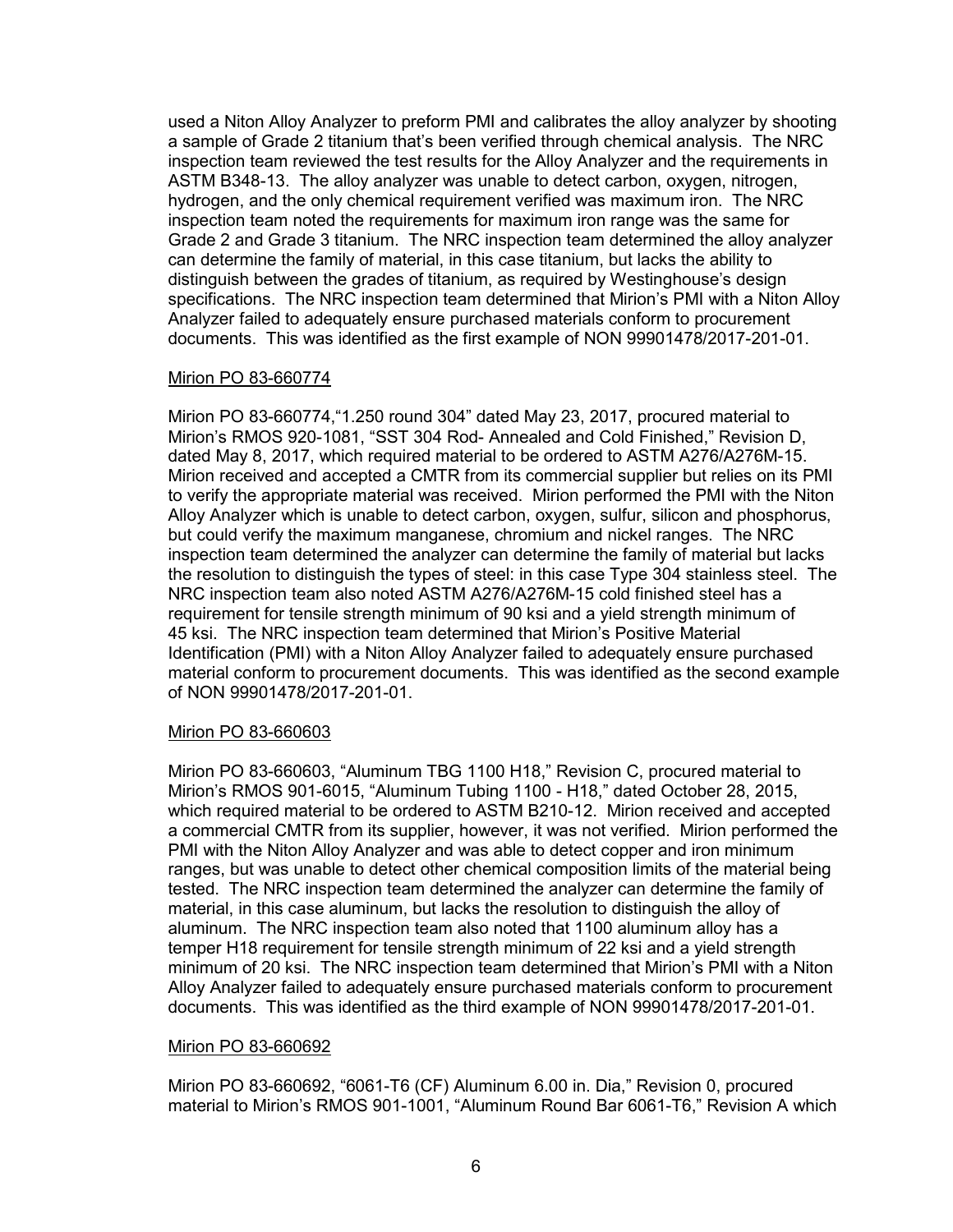required material to be ordered as QQ-A-225/8E. Mirion's RMOS901-1001 specified the material was to have T6 or T651 temper as identified in QQ-A-225/8E. Mirion accepted the commercial CMTR for the 6061-T6 aluminum for the mechanical properties without verification of the CMTR. Mirion's alloy analyzer was able to detect copper, iron, and zinc minimum ranges, but was unable to detect other chemical composition limits of the material being tested. Mirion performed the PMI with the alloy analyzer and the NRC inspection team determined that alloy analyzer can determine the family of material but lacks the resolution to distinguish the types of aluminum. The NRC inspection team noted the aluminum alloy has temper T6 or T651 with a specific tensile strength minimum of 42 ksi and a yield strength minimum of 35 ksi. The NRC inspection team determined that Mirion's PMI with a Niton Alloy Analyzer failed to adequately ensure purchased materials conform to procurement documents. This was identified as the fourth example of NON 99901478/2017-201-01.

### c. Conclusion

The NRC inspection team issued Nonconformance 99901478/2017-201-01 for Mirion's failure to implement the requirements of Criterion VII, "Control of Purchased Material, Equipment, and Services," of Appendix B to 10 CFR Part 50. Nonconformance 99901478/2017-201-01 cites Mirion for failure to adequately assure that purchased materials conform to procurement documents as they relate to the manufacture of safety-related excore nuclear detector instrumentation.

### 4. Nonconforming Materials, Parts, or Components and Corrective Action

#### a. Inspection Scope

The NRC inspection team reviewed Mirion's policies and implementing procedures that govern the control of nonconformances and corrective actions to verify compliance with the requirements of Criterion XV, "Nonconforming Materials, Parts, or Components," and Criterion XVI, "Corrective Action," of Appendix B to 10 CFR Part 50. The NRC inspection team also discussed the nonconformance and corrective action programs with Mirion's management and technical staff. The attachment to this inspection report lists the documents reviewed and personnel interviewed by the NRC inspection team.

#### b. Observations and Findings

No findings of significance were identified.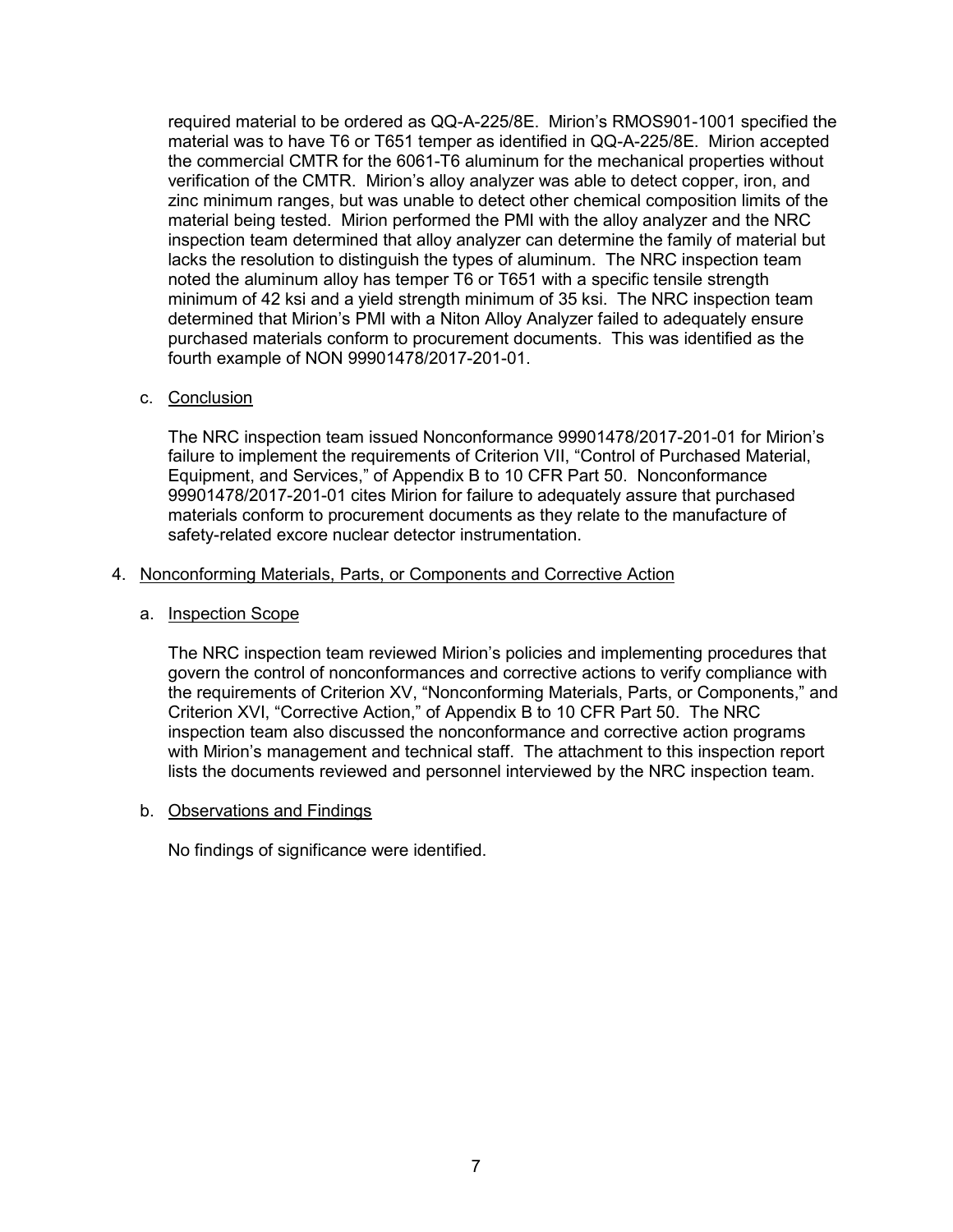## c. Conclusion

The NRC inspection team concluded that Mirion is implementing its nonconformance and corrective action programs in accordance with the regulatory requirements of Criterion XV, "Nonconforming Materials, Parts, or Components," and Criterion XVI, "Corrective Action," of Appendix B to 10 CFR Part 50. Based on the limited sample of documents reviewed and interviews conducted, the NRC inspection team also determined that Mirion is adequately implementing its policies and procedures associated with its nonconformance and corrective action programs. No findings of significance were identified.

# 5. Commercial Grade Dedication (CGD) Program Review

# a. Inspection Scope

The NRC inspection team reviewed Mirion Procedure SOP 3-10, "Commercial Grade Dedication, " dated January 16, 2014, to verify the procedural guidance was consistent with regulatory requirements and reviewed a sample of CGD activities to verify that these activities were performed consistent with the vendor's QA program requirements and the guidance in Procedure SOP 3-10. Specifically, the NRC inspection team reviewed CGD packages which included CGI Safety-Evaluation 35-8990-5, "Triaxial Connector Plug," dated October 7, 2016 and CGI Safety-Evaluation 35-10414-5, "Detector Holder Assembly," dated April 26, 2016. The NRC inspection team verified the vendor's CGD program, as described in Procedure SOP 3-10, has provisions for the identification and documentation of critical characteristics, including the technical evaluation process, identification of acceptance methods, and description of specific required activities necessary for dedication of replacement parts including, but not limited to, record control and disposition of nonconforming conditions. The inspectors verified the sampled dedication packages had the requisite information documented, including objective evidence to support the dedication activities.

## b. Observations and Findings

No findings of significance were identified.

# c. Conclusion

The NRC inspection team concluded, based on the limited sample of documents reviewed, that Mirion is implementing its CGD activities in accordance Criterion III, "Design Control," and Criterion VII, "Control of Purchased Material, Equipment, and Services," with the regulatory requirements of Appendix B to 10 CFR Part 50. No findings of significance were identified.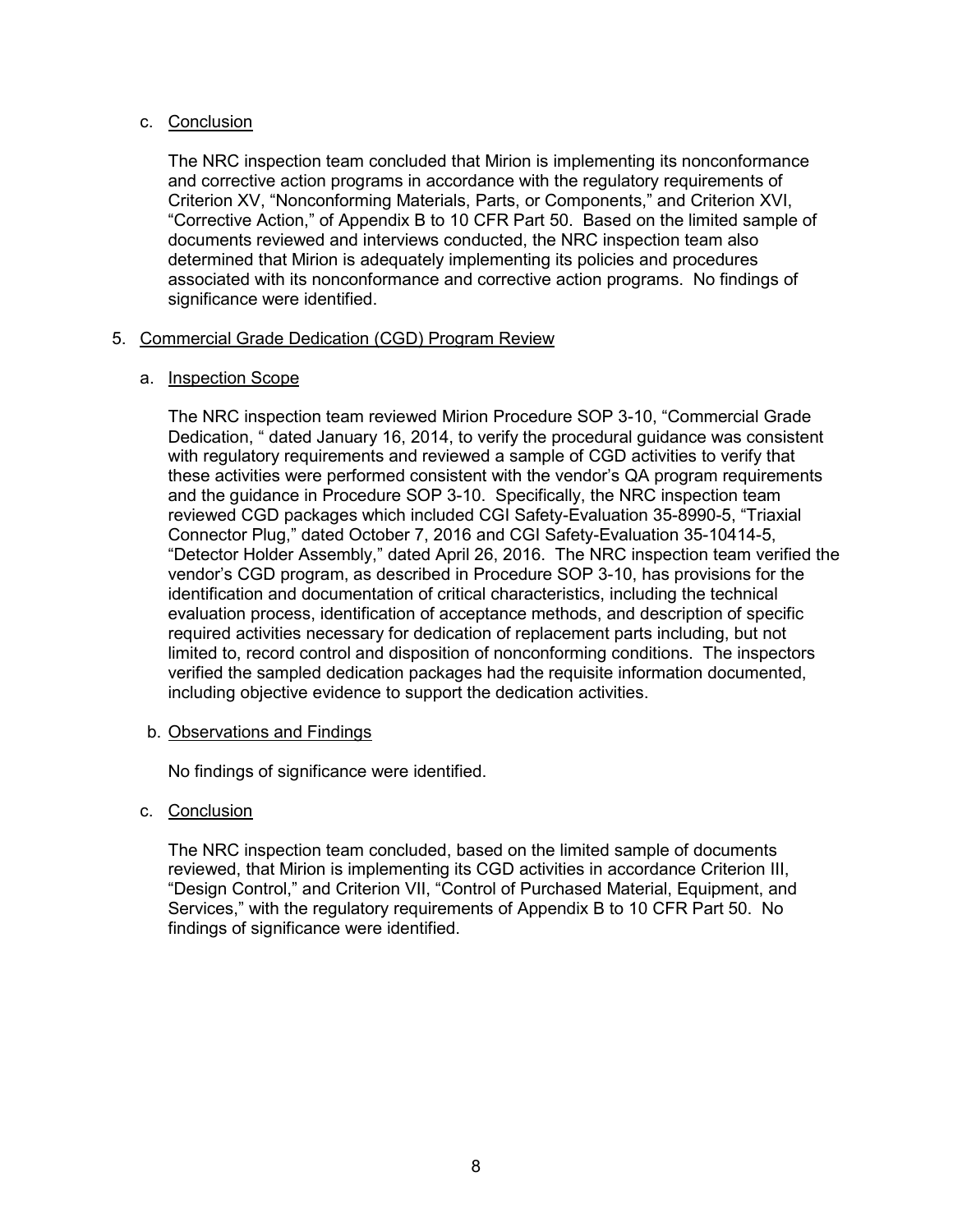### 6. Entrance and Exit Meetings

On June 12, 2017, the NRC inspection team discussed the scope of the inspection with Eric Brand, Quality Assurance Manager and other members of Mirion's management and technical staff. On June 15, 2017, the NRC inspection team presented the inspection results and observations during an exit meeting with Eric Brand, and other members of Mirion's management and technical staff. The attachment to this report lists the attendees of the entrance and exit meetings, as well as those individuals whom the NRC inspection team interviewed.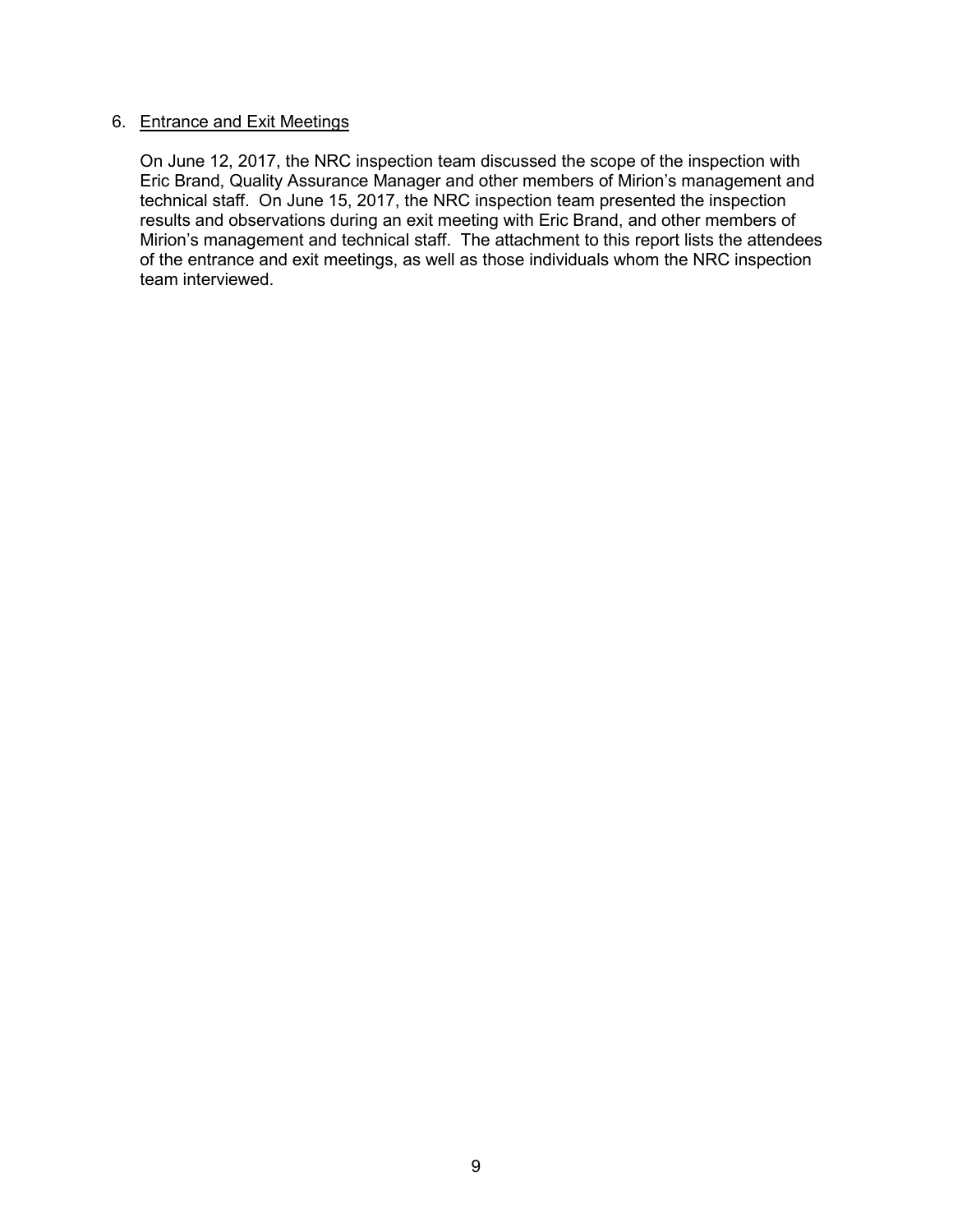# **ATTACHMENT**

# 1. ENTRANCE/EXIT MEETING ATTENDEES

| <b>Name</b>            | <b>Title</b>                  | <b>Affiliation</b> | <b>Entrance</b> | <b>Exit</b> | <b>Interviewed</b> |
|------------------------|-------------------------------|--------------------|-----------------|-------------|--------------------|
| Aaron Armstrong        | <b>Inspection Team Leader</b> | <b>NRC</b>         | X.              | X.          |                    |
| <b>Greg Galletti</b>   | Inspector                     | <b>NRC</b>         | X               | X.          |                    |
| <b>Tim Pelot</b>       | Director horseheads Op        | <b>MIRION</b>      | X               | X           | $\times$           |
| Eric Brand             | <b>Quality Manager</b>        | <b>MIRION</b>      | X               | X           | X                  |
| <b>Brandon Simmons</b> | Engineer                      | <b>MIRION</b>      | X               | X           | X                  |
| <b>Kurt DeWalt</b>     | SR. Engineer                  | <b>MIRION</b>      | X               | X           | X                  |
| <b>Mathew Hoobler</b>  | <b>Quality Engineer</b>       | <b>MIRION</b>      | X               | X           | X                  |
| <b>Kevin Emmons</b>    | <b>Engineer Manager</b>       | <b>MIRION</b>      | X               | X           | X                  |
| Scott Krazinski        | <b>MFG Supervisor</b>         | <b>MIRION</b>      |                 | X           | X                  |
| David Seely            | QA Tech                       | <b>MIRION</b>      |                 | X           |                    |
| Cathy Johnston         | Cont. Admin / FSO             | <b>MIRION</b>      |                 | X           |                    |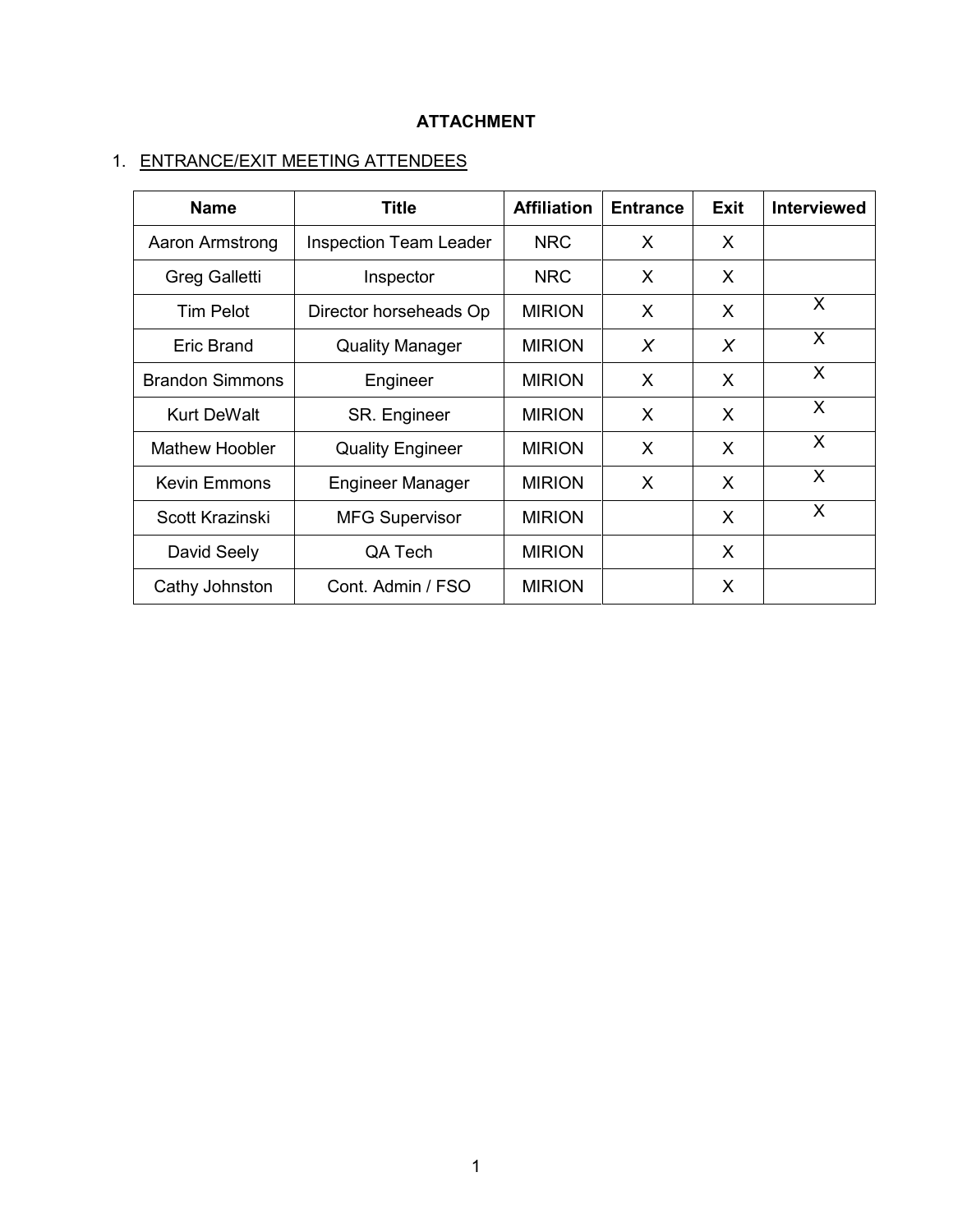# 2. INSPECTION PROCEDURES USED

Inspection Procedure (IP) 36100, "Inspection of 10 CFR Part 21 and Programs for Reporting Defects and Noncompliance," dated February 13, 2012.

IP 43002, "Routine Inspections of Nuclear Vendors," dated June 25, 2011.

IP 43004, "Inspection of Commercial-Grade Dedication Programs," dated June 25, 2011.

# 3. LIST OF ITEMS OPENED

| <b>Item Number</b>   | <b>Status</b> | Type       | <b>Description</b>   |
|----------------------|---------------|------------|----------------------|
| 99901478/2017-201-01 | Open          | <b>NON</b> | <b>Criterion VII</b> |

# 4. DOCUMENTS REVIEWED

- Mirion Quality Assurance Manual, Revision 10, Dated May 3, 2017
- APP-JE92-Z0-001, "Excore Source Range Detector Design Specification," Revision 4, dated October 2016
- APP-JE92-Z0-003, "Excore Power Range Detector Design Specification," Revision 4, dated October 2016
- APP-JE92-Z0-002, "Excore Intermediate Range Detector Design Specification," Revision 6, dated October 2016
- E-4196 Revision G AP1000 Source Range Assembly NY-10865, dated May 28, 2010
- E-4179 Revision G AP1000 Power Range Assembly NY-10864, dated May 28, 2010
- E-4195 Revision J AP1000 Intermediate Range Assembly NY-10866, dated May 28, 2010
- Purchase Order 4500372805, "Unit 2 & 3 NIS Detectors,"Revision 1, dated January 6, 2011
- Certificate of Conformance, "Triax Connectors," dated October 11, 2016
- CGI Safety-Evaluation 35-8990-5, "Triaxial Connector Plug," dated October 7, 2016
- CGI Safety-Evaluation 35-10414-5, "Detector Holder Assembly," dated April 26, 2016
- Mirion Tech Spec No. QA-35-8990, "Triax Connector Plug,"
- SOP 16-2, "Corrective Action." Revision 14, dated January 1, 2014
- SOP 16-3, "Problem Resolution Root Cause Analysis," Revsion 3, dated January 16, 2014
- SOP 3-10, "Commercial Grade Dedication," dated January 16, 2014
- CGD Safety-Evaluation 35-8990-5, "Triaxial Connector Plug," dated October 7, 2016 CGD Safety-Evaluation 35-10414-5, "Detector Holder Assembly," dated April 26, 2016
- CAR 17-009, dated June 14, 2017
- CAR 17-001, dated January 13, 2017
- DWG 150-10866, "Final Inspection IR Assembly," Revsion A, dated August 2015
- DWG 148-10866, "Temporary Assembly of IR" Revision B, February 22, 2017
- RMOS 923-1005, "Unalloyed Titanium Round Bar Grade 2," Revision F, dated March 14, 2014